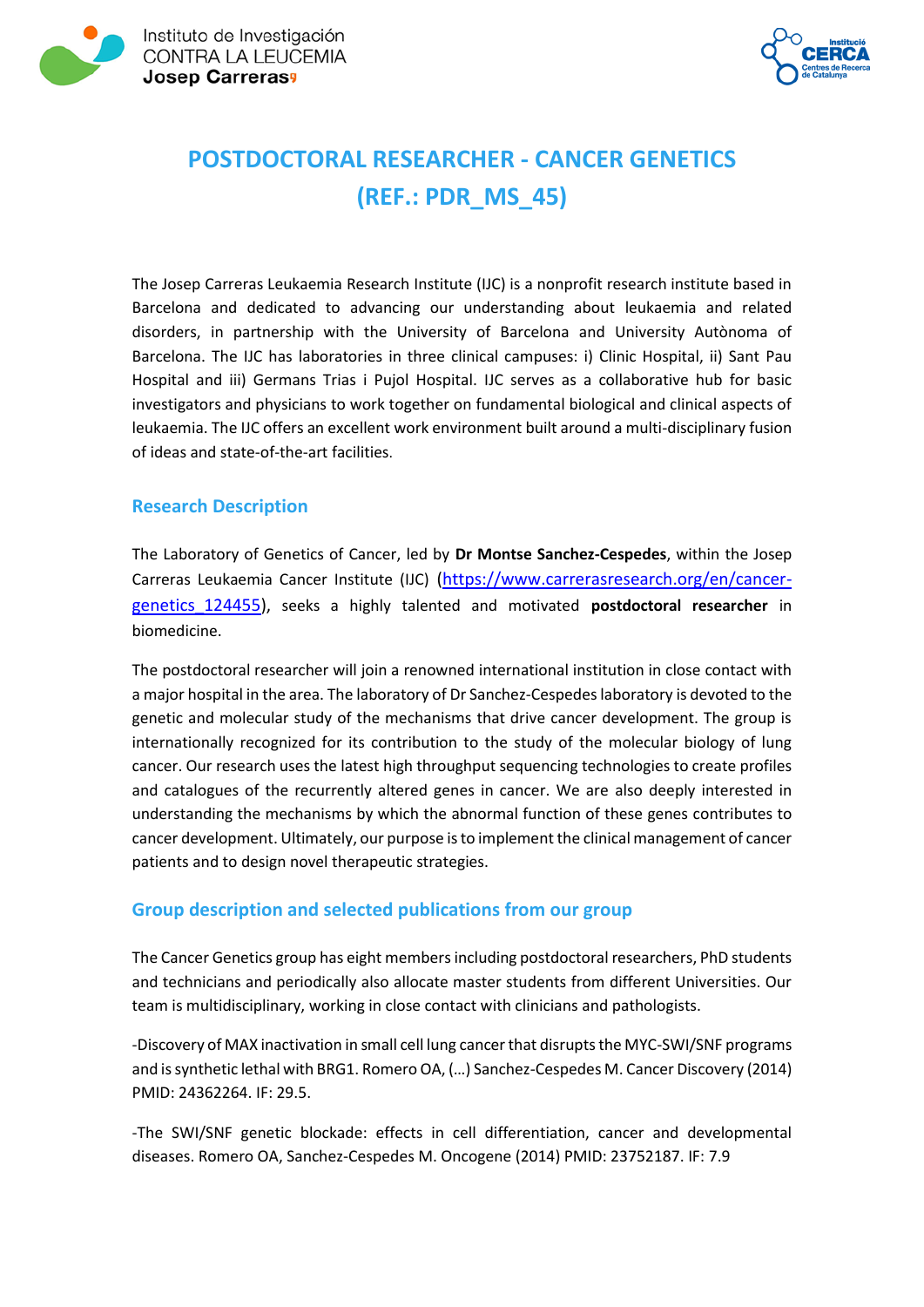

Instituto de Investigación CONTRA LA LEUCEMIA **Josep Carreras<sup>9</sup>** 



-Genomic profiling of patient-derived xenografts for lung cancer identifies B2M inactivation impairing immunorecognition. Pereira C, (…) Sanchez-Cespedes M. Clin Cancer Res (2017) PMID: 28302866. IF: 10.1.

-MET-oncogenic and JAK2-inactivating alterations are independent factors that affect regulation of PD-L1 expression in lung cancer. Saigi M, Alburquerque-Bejar JJ, (…) Brambilla E, Sanchez-Cespedes M. Clin Cancer Res (2018) PMID: 29898990. IF: 10.1.

-Determinants of immunological evasion and immunocheckpoint inhibition response in nonsmall cell lung cancer: the genetic front. Saigi M, Alburquerque-Bejar JJ and Sanchez-Cespedes M. Oncogene (2019) PMID: 31253869. IF: 7.9

-Genome-wide profiling of nonsmoking-related lung cancer cells reveal common RB1 rearrangements associated with histopathologic transformation in EGFR-mutant tumors. Pros E, (…) Sanchez-Cespedes M. Ann Oncol. (2020) PMID: 31959344. IF: 32.

-MAX mutant small-cell lung cancers exhibit impaired activities of MGA-dependent noncanonical polycomb repressive complex. Llabata P, Torres-Diz M, Gomez A, (…) Zhang X, Sanchez-Cespedes M. Proc Natl Acad Sci U S A. 2021;118(37). IF: 11.2

-SMARCA4 deficient tumours are vulnerable to KDM6A/UTX and KDM6B/JMJD3 blockade. Romero OA, Vilarrubi A, (…) Sanchez-Cespedes M. Nat Commun. 2021;12(1):431. IF: 15.

#### **What we need**

-PhD degree in Biomedicine or similar with strong expertise in a wide variety of molecular & cell biology and genetic techniques.

-Genuine interest and a strong commitment for scientific research demonstrable by publications in main peer reviewed journals. At least one publication as a first author in a D1 journal.

-Independence and capability to handle varying workloads.

-Good level of English speaking and writing skills (required).

-Bioinformatics skills (R, Bioconductor, etc.) will be positively evaluated

## **What we offer**

-Temporary position (1 year, with possibility of renewal) and starting in September 2022.

-An exciting and innovative research project.

-Incorporation in a first level team.

-Working in the mixed basic and clinical research environment of the IJC.

## **Main Responsibilities**

-The candidates will be in charge of a main project in the lab aiming to understand the mechanisms that drive tumor's evasion from the immune system and will seek for markers that determine response or resistance to immune-therapeutics.

- The candidates will supervise students and support grant applications.